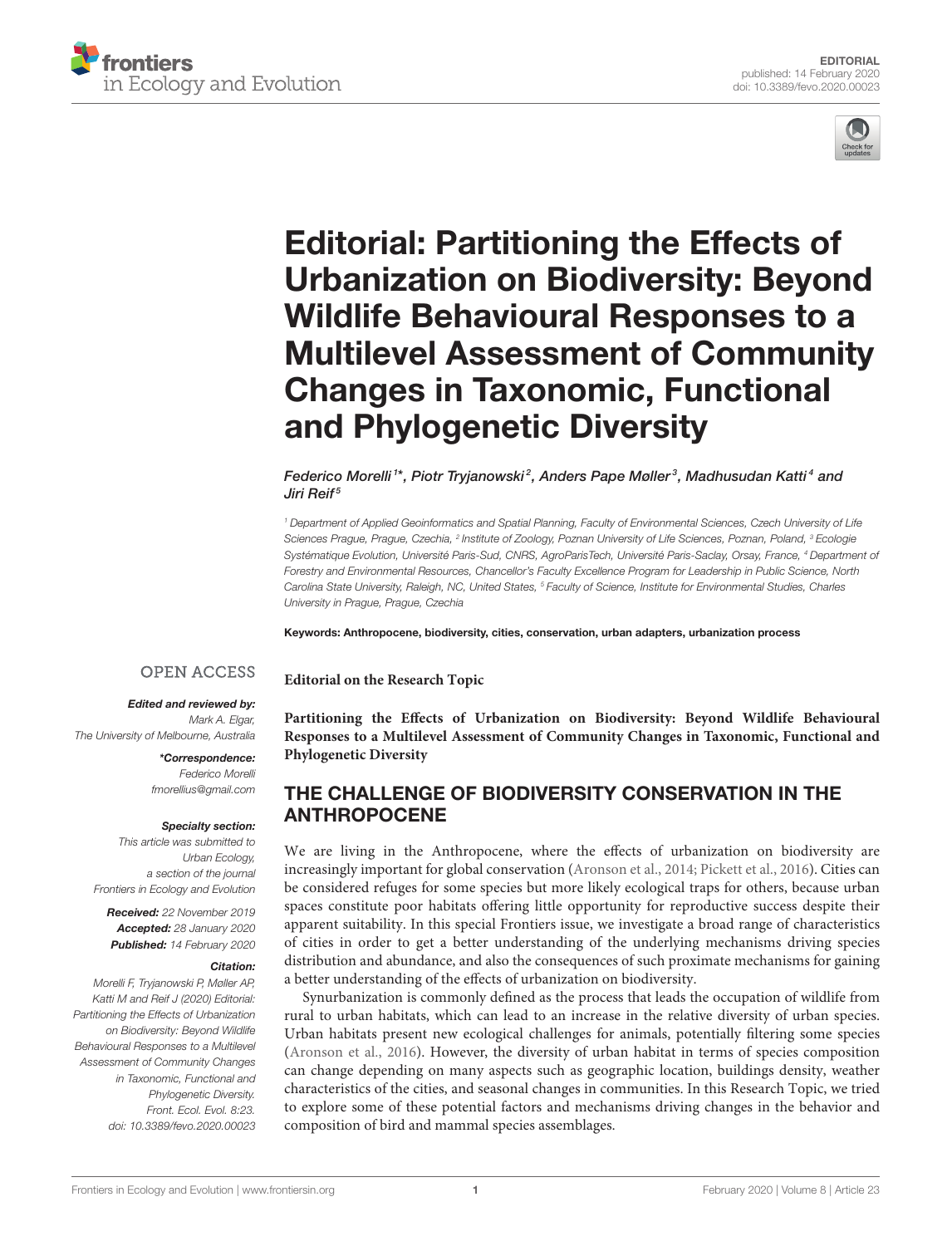[Suhonen and Jokimäki](https://doi.org/10.3389/fevo.2019.00129) examined whether urbanization has effects on the bird species wintering occupancy, distribution and abundance-occupancy relationship, and if such patterns varied between winters, considering the size of towns and other aspects of the Finnish landscape. The authors highlighted how three bird species were the core species during all winters, independently of [the size of town or geographical latitude. Additionally,](https://doi.org/10.3389/fevo.2019.00129) Suhonen and Jokimäki showed that the species abundance-occupancy relationship pattern was relatively stable over winters and across the sizes of towns.

On a different spatial scale and going deeper into the effects of urbanization on the gut microbiome of urban birds, [Phillips et al.](https://doi.org/10.3389/fevo.2018.00148) tested whether urbanization of habitats affects gut microbial composition and diversity in White-crowned Sparrows (Zonotrichia leucophrys). The authors found evidence that the birds' gut microbiome tends to be more diverse in urban than in rural environments, probably due to a higher variability of land cover types in cities than in farmlands. This evidence supports the statement that anthropogenic changes can affect species assemblages at multiple levels.

An interesting message for urban planning comes from the study of [Hensley et al.](https://doi.org/10.3389/fevo.2019.00071) focusing on comparison of biological traits between bird assemblages in three cities in south-western United States and their regional species pools. In two of three cities, namely Fresno, California and Tucson, Arizona, urban bird assemblages showed overrepresentation of granivores and omnivores, whereas insectivores were underrepresented relative to the regional species pool. This was not the case for Phoenix, Arizona, the largest of the focal cities, were representation of biological traits did not differ between the urban bird assemblage and the regional species pool. These striking contrasts between cities can be explained by local habitat composition: whereas the two smaller cities do not sample some of the surrounding native habitats, Phoenix contains protected mountain areas within the urban matrix of the city. This example shows how the inclusion of native habitats within the city borders can improve environmental conditions for urban biodiversity. On the other hand, [Hensley et al.](https://doi.org/10.3389/fevo.2019.00071) found that Fresno showed stronger filtering effects on the avifauna with the urban bird assemblage showing lower similarity with the regional species pool compared to Tucson or Phoenix. This may be driven by differences in urban water use policies resulting in greater extent of lawns causing Fresno to diverge from the more arid natural surroundings (Katti et al., [2017\)](#page-2-3); Tucson (and to a lesser extent, Phoenix) on the other hand has stronger water conservation measures resulting in more xeriscaped yards, reducing the contrast with the desert habitats of the larger landscape matrix around that city. These findings highlight a role for more intentional careful landscape design and planning in modulating the filtering effect of urbanization on regional biodiversity.

However, the effects of urbanization are also evident for groups other than birds, such as, for example, mammals. Focusing on a typical adaptive behavior, [Stillfried et al.,](https://doi.org/10.3389/fevo.2017.00157) have explored the risk perception and escape-behavior adjustment to urbanization in wild boar Sus scrofa. The authors used GPS tracking technology to monitor 11 wild boars from the metropolitan area of Berlin, in Germany. These data made it possible to predict hotspots of potential human-wildlife conflicts. Finally, the authors also highlighted the behavioral plasticity of this species, which was able to adjust its escape behavior to human-dominated environments. This fact supports the statement that animals living in urban habitats are characterized by their acceptance of close proximity to humans [\(Hediger, 1934;](#page-2-4) [Hemmingsen, 1951\)](#page-2-5). The shorter flight initiation distance when approached by humans, perhaps reflecting a broader reduction in fear, constitute integral parts of the syndrome that characterizes urban animals [\(Morelli et al., 2018;](#page-2-6) [Sol et al., 2018\)](#page-2-7).

Changes in behavior, affected by urbanization processes, are visible not only during daylight, but also at night. And this problem is addressed by [Straka et al.](https://doi.org/10.3389/fevo.2019.00091) studying bats. Bats occur in urban areas around the world and nocturnal animals such as bats could be restricted in their activity by artificial light (Hopkins et al., [2018\)](#page-2-8). Hence, understanding the impact of artificial light at night on this strictly nocturnal taxon is important for effective bat conservation in urban areas. The novelty of this study was the analysis of bat activity and light pollution in connection with tree cover density. They found a mitigating effect of tree cover for high-flying bat species in areas with high number of LED streetlamps. The study also reveals the complexity of the connections between artificial light and vegetation. The scientists recommend that tree-rich areas should only be illuminated sparingly and that trees should be planted in heavily illuminated areas to compensate. This could be a substantial contribution to the protection of urban bats and possible other nocturnal animals which can bring more nature to our cities.

# **CONCLUSION**

Many of the focal factors in the collection of studies presented in this special issue impact on realized interactions between urban fauna and people. Urban areas attract biodiversity due to abundant food resources and heterogeneous habitats [\(McKinney, 2002\)](#page-2-9), increasing the potential for wildlife-human interactions and conflicts. Considering the perspectives of urban ecology under future scenarios of land use and climate change, we highlight the necessity to articulate urban ecology as a multidisciplinary approach to better focus and assess the complexity of urban ecosystems [\(Pickett et al., 2016\)](#page-2-1). We hope that the collection of studies provided in this special issue can help facilitate an understanding that even if cities are inexorably changing nature, many species are also adapting to urban environments, and in turn, this response from nature is also changing our perception of city life.

Our broad goal for this Research Topic was to take a deeper look at the effects of urbanization on biodiversity, going beyond descriptions of patterns to examine some of the important ecological, behavioral, and evolutionary mechanisms that drive species occurrence and interactions, and in turn, the species composition of urban communities. The papers in this collection offer a good sample of the variety of tools and approaches being employed to measure and analyse the diverse and complex effects of urbanization on biodiversity. While urban evolutionary ecology remains a relatively young